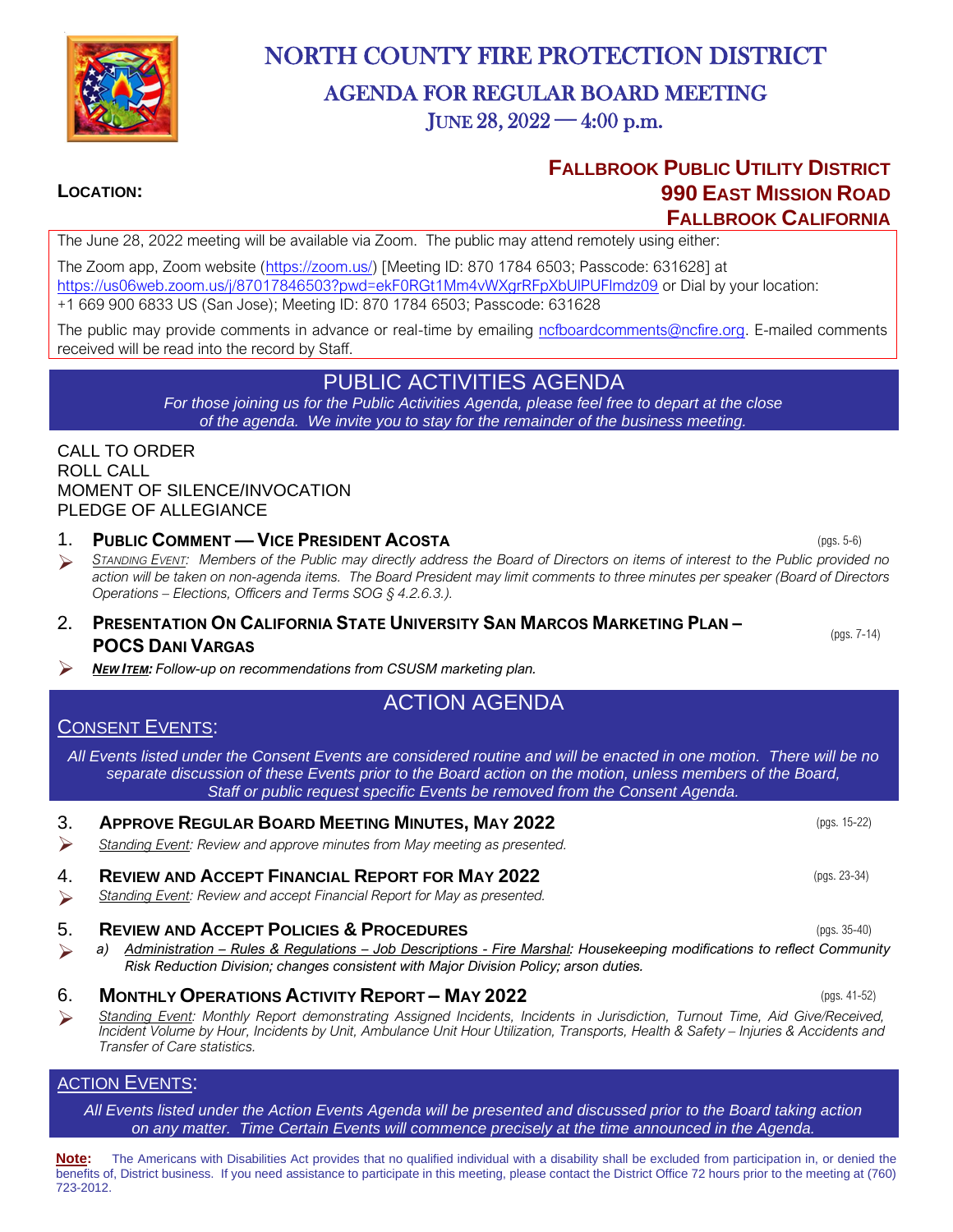

*PAGE 2 OF 3*

7. **REVIEW AND APPROVE PRELIMINARY BUDGET FOR FY 2021/2022; SET PUBLIC HEARING DATE/ TIME CERTAIN OF SEPTEMBER 27, 2022 AT 4:15 P.M., TO APPROVE THE FINAL BUDGET** (pgs. 53-76) **– F/M JUUL AND CHIEF MCREYNOLDS**  ➢ *<sup>A</sup>NNUAL ITEM: Review and approve proposed Preliminary Budget, set date/time certain hearing date for approve the Final Budget as presented.* 8. **REVIEW AND APPROVE RESOLUTION 2022-11 ESTABLISHING THE LIMIT OF APPROPRIATIONS**  OF PROCEEDS OF TAX SUBJECT TO LIMITATION FOR FISCAL YEAR 2022/2023 IN COMPLIANCE WITH ARTICLE XIII-B OF THE CONSTITUTION OF THE STATE OF CALIFORNIA - F/M JUUL AND **CHIEF MCREYNOLDS** (pgs. 77-80) ➢ *<sup>A</sup>NNUAL ITEM: Review and approve required annual Resolution, which determines the limitation to be \$ 25,358,801.* 9. **REVIEW AND APPROVE RESOLUTION 2023-12 — REQUESTING A TEMPORARY TRANSFER OF FUNDS FROM THE COUNTY TREASURER TO NORTH COUNTY FIRE PROTECTION DISTRICT — F/M** (pgs. 81-84) **JUUL AND CHIEF MCREYNOLDS** ➢ *<sup>R</sup>ECURRING ITEM: Review and approve Resolution allowing District to transfer up to 85% (\$ 14,696,250) of the total anticipated tax revenue in advance of the actual receipt of taxes.* 10. **REVIEW AND CAST VOTE IN ELECTION FOR CSDA BOARD OF DIRECTORS, SOUTHERN NETWORK — CHIEF MCREYNOLDS** (pgs. 85-92) ➢ *<sup>R</sup>ECURRING ITEM: Review and vote for one individual for CSDA Board of Directors for Seat B, Southern Network. Board Secretary has previously been authorized to cast vote for Board.*  11. **REVIEW AND APPROVE FIXED CHARGE SPECIAL ASSESSMENT FOR WEED ABATEMENT — FM FIERI AND CHIEF MCREYNOLDS** (pgs. 93-150) ➢ *<sup>A</sup>NNUAL ITEM: Approve and authorize Staff to deliver fixed Charge Assessment to County when deadlines are met.*  12. SET PUBLIC HEARING DATE/TIME CERTAIN FOR AUGUST 23. 2022 AT 4:15 P.M. - TO REVIEW AND APPROVE THE BIENNIAL CODE OF CONFLICT — CHIEF MCREYNOLDS AND B/S STEPHEN- (pgs. 151-52) **PORTER**  ➢ *Recurring Item: Set hearing date as requested for Biennial Review.*  13. **REVIEW AND APPROVE RESOLUTION 2022-13 RECOGNIZING USMC GUNNERY SERGEANT KYLE WETTER FOR VALOR — CAPTAIN JOHN CHOI AND CHIEF MCREYNOLDS** (pgs. 153-54) ➢ *New Item: Resolution to recognize GySgt Wetter for his participation in a vehicle rescue.*  14. **REVIEW AND APPROVE EXTENSION OF DEPLOYMENT OF BLS AMBULANCE IN NORTH ZONE FOR ADDITIONAL THREE MONTHS — DFC MAHR AND CHIEF MCREYNOLDS**  (pgs. 155-56) ➢ *Continuing Item: Review and approve continued deployment of BLS ambulance as previously approved.*  DISCUSSION AGENDA *No action shall be undertaken on any Discussion Event. The Board may: acknowledge receipt of the information or report and make comments; refer the matter to Staff for further study or report; or refer the matter to a future agenda.* 15. There are no Discussion Agenda Items for the June 28, 2022 Board Meeting. (pgs. 157-58) STANDING DISCUSSION EVENTS: *All Events listed under the Standing Discussion Events are presented every meeting.* • **LEGAL COUNSEL REPORT:** (pgs. 159-62) • *"U.S. Supreme Court Issues Two Decision Impacting Local Sign Regulations and Flag Policies"* • **WRITTEN COMMUNICATION:** None (pgs. 163-66) **BOARD RECOGNITION PROGRAM** • **NEWS ARTICLES**: As attached. (pgs. 167-204)